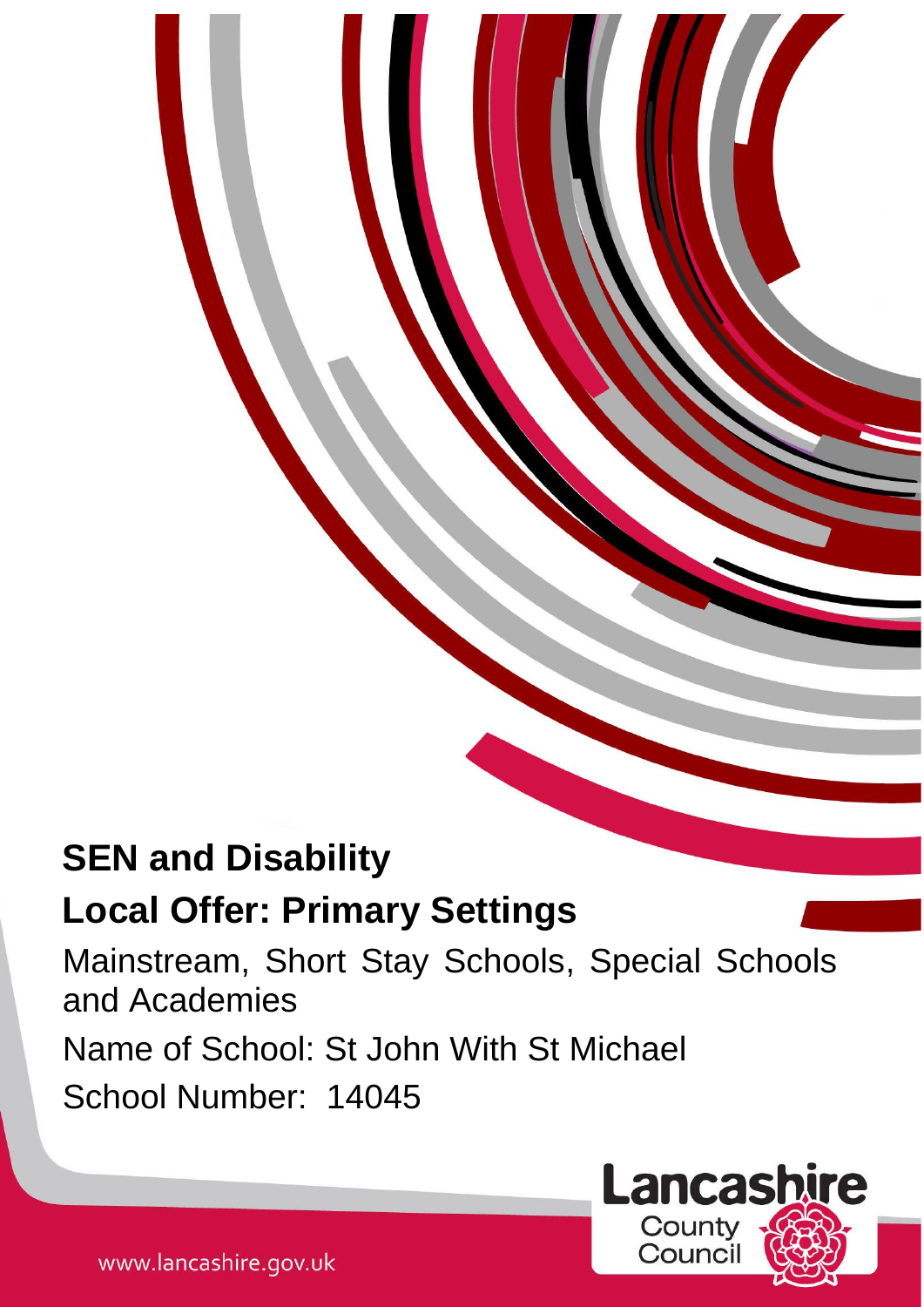# **Guidance for Completion**

This template is designed to help you to pull together information so that parents of children with Special Educational Needs or Disabilities (SEND) know what support they can expect if their child attends your school/academy.

The SEND Reforms will place a statutory requirement on schools from September 2014 to make information available to parents about how the school supports children and young people with SEN. This information will form the main basis for the school's Local Offer, which has to be published on the school's website. Your website must include the name and contact details of your SENCO and a link to the Local Authority's Local Offer when it becomes available.

The questions in the template are intended as prompts and reflect key issues that parents have told us they would like to know about when deciding which school could best meet their child's needs. You may also wish to consult with your own pupils' parents about what to include in your Local Offer.

In developing your school Local Offer you should be mindful that there is a requirement for a feedback facility to be available as part of the Local Offer and for responses to be given to feedback received.

Please provide a copy of your completed template along with the following completed information by email to [IDSS.SENDReforms@lancashire.gov.uk](mailto:IDSS.SENDReforms@lancashire.gov.uk)

When saving your local offer please use the following format: LO-SCHOOLNAME-SCHOOLNUMBER Eg LO-LEAFYVILLAGESCHOOL-011001

| <b>School/Academy</b><br>Name and<br><b>Address</b>                                                          | St John with<br><b>St Michaels</b><br><b>Primary</b><br>School.<br><b>Moss Side</b><br>Street,<br>Shawforth,<br>Rochdale,<br><b>OL12 8EP</b> |     | <b>Telephone</b><br><b>Number</b><br>Website<br><b>Address</b> | 01706 852614<br>http://www.sjsm.lancs.sch.uk/ |  |
|--------------------------------------------------------------------------------------------------------------|----------------------------------------------------------------------------------------------------------------------------------------------|-----|----------------------------------------------------------------|-----------------------------------------------|--|
| Does the school<br>specialise in<br>meeting the<br>needs of<br>children with a<br>particular type of<br>SEN? | No                                                                                                                                           | Yes | If yes, please give details:                                   |                                               |  |
|                                                                                                              | X                                                                                                                                            |     |                                                                |                                               |  |
| What age range<br>of pupils does                                                                             | 3-11 Year Olds                                                                                                                               |     |                                                                |                                               |  |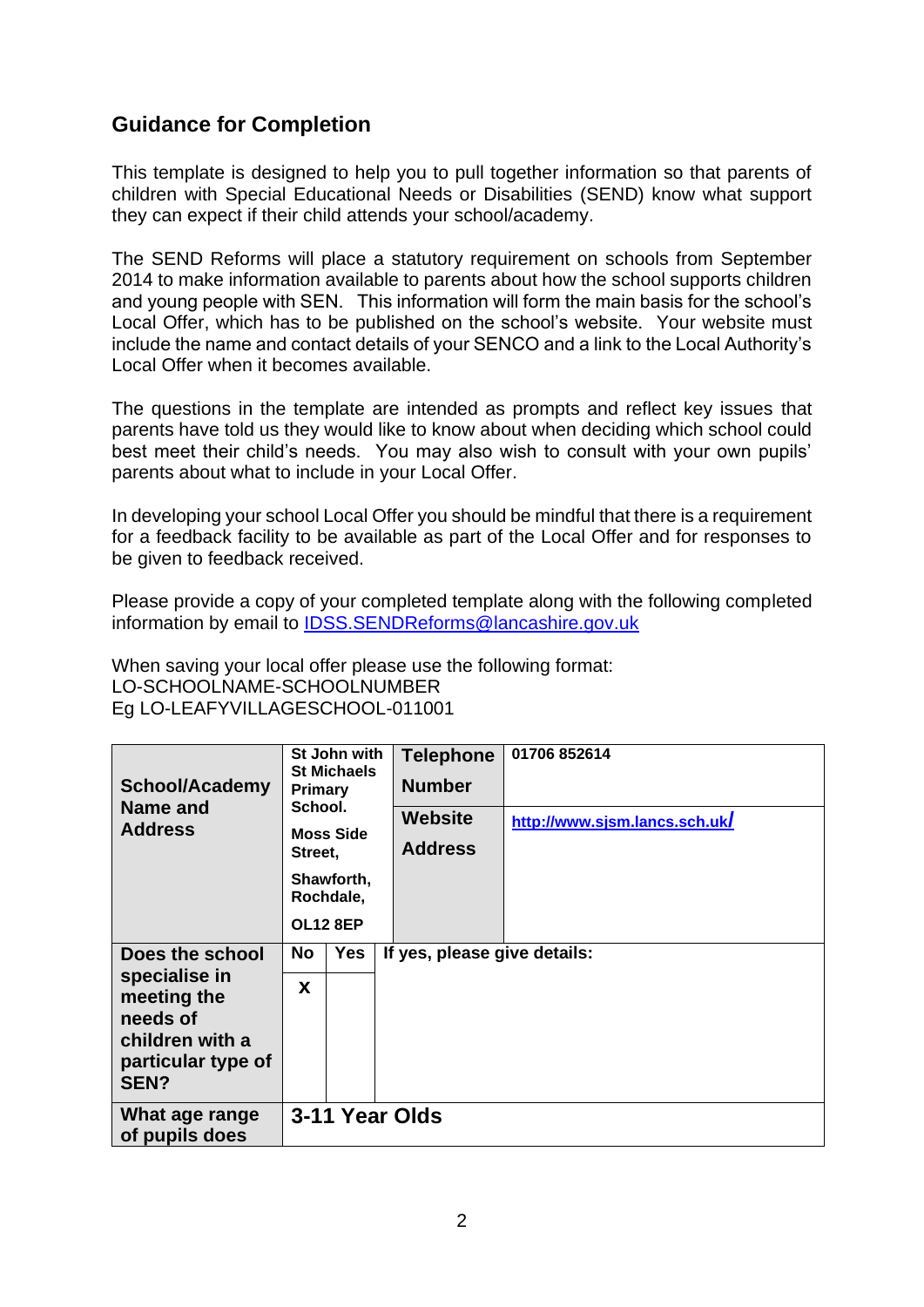| the school cater<br>for?                            |                     |
|-----------------------------------------------------|---------------------|
| Name and                                            | <b>Linda Oliver</b> |
| contact details of<br>your school's<br><b>SENCO</b> | 01706 852614        |

We want to ensure that we keep your information up-to-date. To help us to do this, please provide the name and contact details of the person/role responsible for maintaining details of the Local Offer for your school/academy.

| Name of<br>Person/Job<br><b>Title</b> | <b>Linda Oliver</b><br><b>SENCO</b> |              |                            |
|---------------------------------------|-------------------------------------|--------------|----------------------------|
| <b>Contact</b><br>telephone<br>number | 01706<br>852614                     | <b>Email</b> | I.oliver@sjsm.lancs.sch.uk |

# **Promoting Good Practice and Successes**

The Local Offer will give your school the opportunity to showcase any good practice you have around supporting children with Special Educational Needs to achieve their full potential. If you have any examples of good practice or success stories, we would encourage you to include these on your Local Offer web pages. For reasons of confidentiality, please do not include a child's full name in any case studies you promote.

I confirm that our Local Offer has now been published on the school/academy website.

| Please give the<br>URL for the<br>direct link to<br>your school's<br><b>Local Offer</b> | http://www.sjsm.lancs.sch.uk/page/policies-/39963 |             |              |
|-----------------------------------------------------------------------------------------|---------------------------------------------------|-------------|--------------|
| <b>Name</b>                                                                             | <b>Linda Oliver</b>                               | <b>Date</b> | October 2020 |

**Please return the completed form by email to:** 

[IDSS.SENDReforms@lancashire.gov.uk](mailto:IDSS.SENDReforms@lancashire.gov.uk)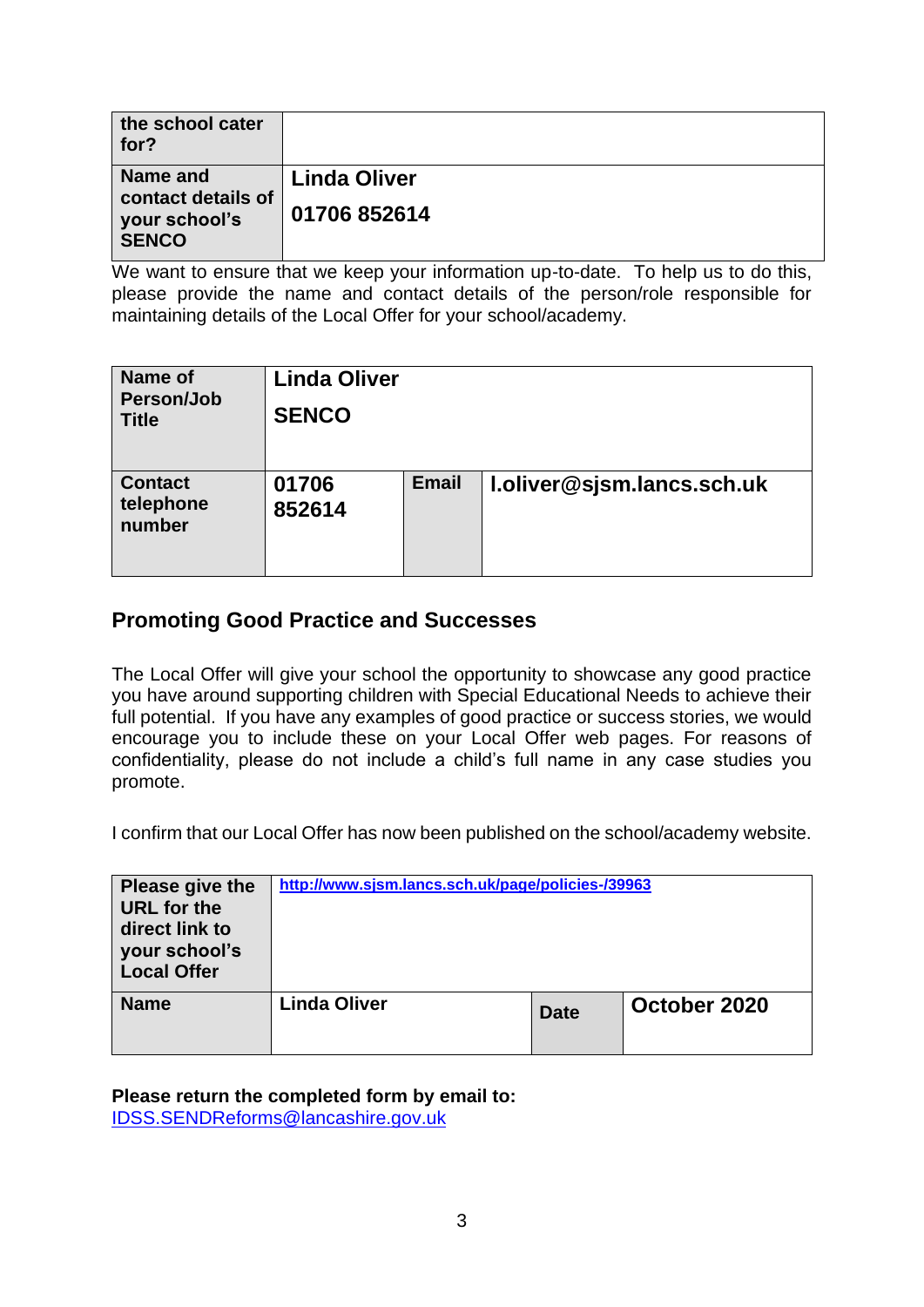# **Accessibility and Inclusion**

- How accessible is the school environment? Is the building fully wheelchair accessible? Do you have accessible parking spaces? Have there been improvements in the auditory and visual environment? Are there accessible changing/toilet facilities? How do you improve access to the setting?
- How accessible is your information? including displays, policies and procedures etc. Do you have information available in different font sizes, audio information, Braille, other languages etc. How does the setting communicate with parents and families whose first language is not English? How is information made accessible to parents and families with additional needs?
- How accessible is the provision? How do you make use of resources such as symbols, pictures and sign graphics to support children's access to resources? Do you have furniture such as height adjustable tables or alternative ways of presenting activities so that children can access them?
- Do you have specialised equipment (eg; ancillary aids or assistive technology?)

# **What the school provides**

St John with St Michael's is a fully accessible school for wheel chair users, having slopes at every entrance. We have a designated parking space for parents and visitors with a disability. We have a medical room containing a disabled toilet, first aid bed and changing facilities. Information for parents is accessible in a number of different ways, letters (which can be done in different font sizes if needed), website and text message or through verbal communication, either face to face or via telephone.

Resources for the children are all at their height level and all clearly labelled, with the addition of pictures in the EYFS and Key Stage 1.

The school has writing slopes and a large print keyboard, available on site and works with other agencies such as the Occupational Health team to provide specialist equipment when needed.

The school has a dedicated Nurture room used for 1-1, small group work, a safe place.

The school has a range of ICT programmes for pupils with SEN in addition to tablets, headphones, computers and interactive whiteboards installed in every classroom.

# **Teaching and Learning**

- What arrangements do you have to identify and assess children with SEN?
- What additional support can be provided in the classroom?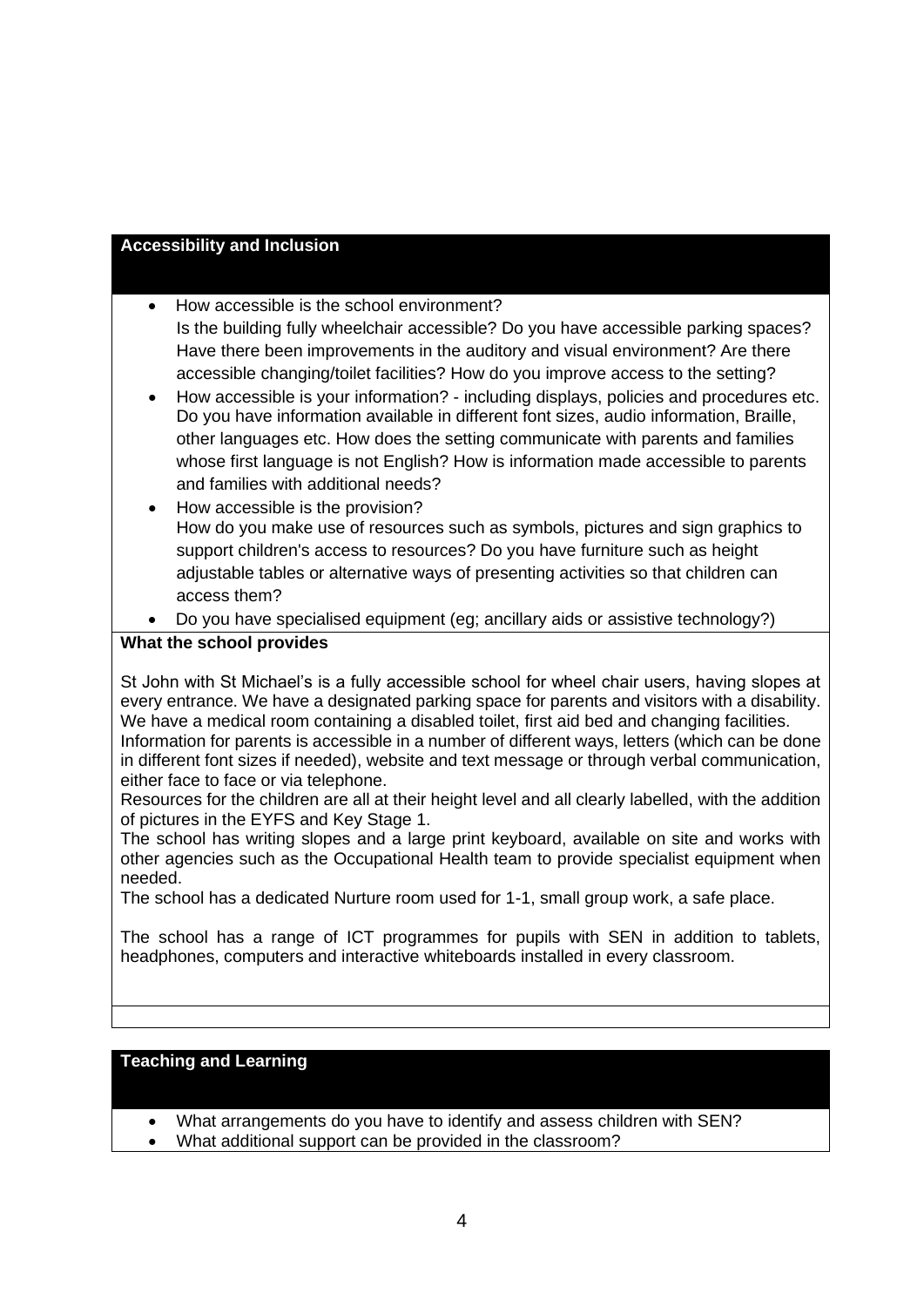- What provision do you offer to facilitate access to the curriculum and to develop independent learning? (This may include support from external agencies and equipment/facilities)
- What SEN and disability and awareness training is available to all staff?
- What staff specialisms/expertise in SEN and disability do you have?
- What ongoing support and development is in place for staff supporting children and young people with SEN?
- What arrangements are made for reasonable adjustments and support to the child during tests and SATs?
- How well does your SEN provision map illustrate the range and level of support for individual pupils or groups with similar needs and the resources allocated to meet those needs?
- •

#### **What the school provides**

Staff observations and use of the school tracking systems is key in identifying and assessing children with SEN. Once a concern is raised with the SENCO, intervention is used first before drafting in support and advice from outside agencies if this has been unsuccessful.

Children identified with a special need will be monitored and assessed usin a Tap(Targeted Learning Action Plan) which incorporates the APDR (Assess, Plan, Do, Review method.

As St John with St Michael's, there is currently a fully qualified teaching assistant in every classroom who provides support for all learners. They also implement any intervention required with support from the teachers and closely observe and report on the children's progress.

St John with St Michaels also uses quality first hand teaching using differentiation and personalised lessons to suit all learners. Technology such as IPads, computer programs, and voice recorders are used to further support learners when needed.

Where we are unable to provide the support a child needs, outside agencies are used. We work very closely with the children centres, physiotherapists, CAHMS, Counselling and Alternative therapists (LCAT) and speech therapists that have trained us on new interventions, offered us advice and spent time working with the children in question on a 1-1 basis.

All staff have access to any training they may need. Whole staff training is given through inset or staff meetings on conditions or interventions that are new to the school. This is often done by other professionals or relayed from another staff member who have received the training themselves or closely researched the topic. Meetings and informal discussions are held regularly to discuss progress of children with SEN and to give staff an opportunity to discuss concerns or ask for advice.

The SENDO has undergone some initial training on how to co-ordinate special needs within the school and will be put forward for the NASENCO training for SENCO's. Nikki Howard is a qualified Emotional Literacy Support Assistant (ELSA).

During exams such as S.A.T.s, children with SEN are supported accordingly using the national guidelines. 1-1 support is given when needed and children are provided with a 'reader' where necessary. If appropriate, children have been exempt from the tests and teacher assessment has been solely used.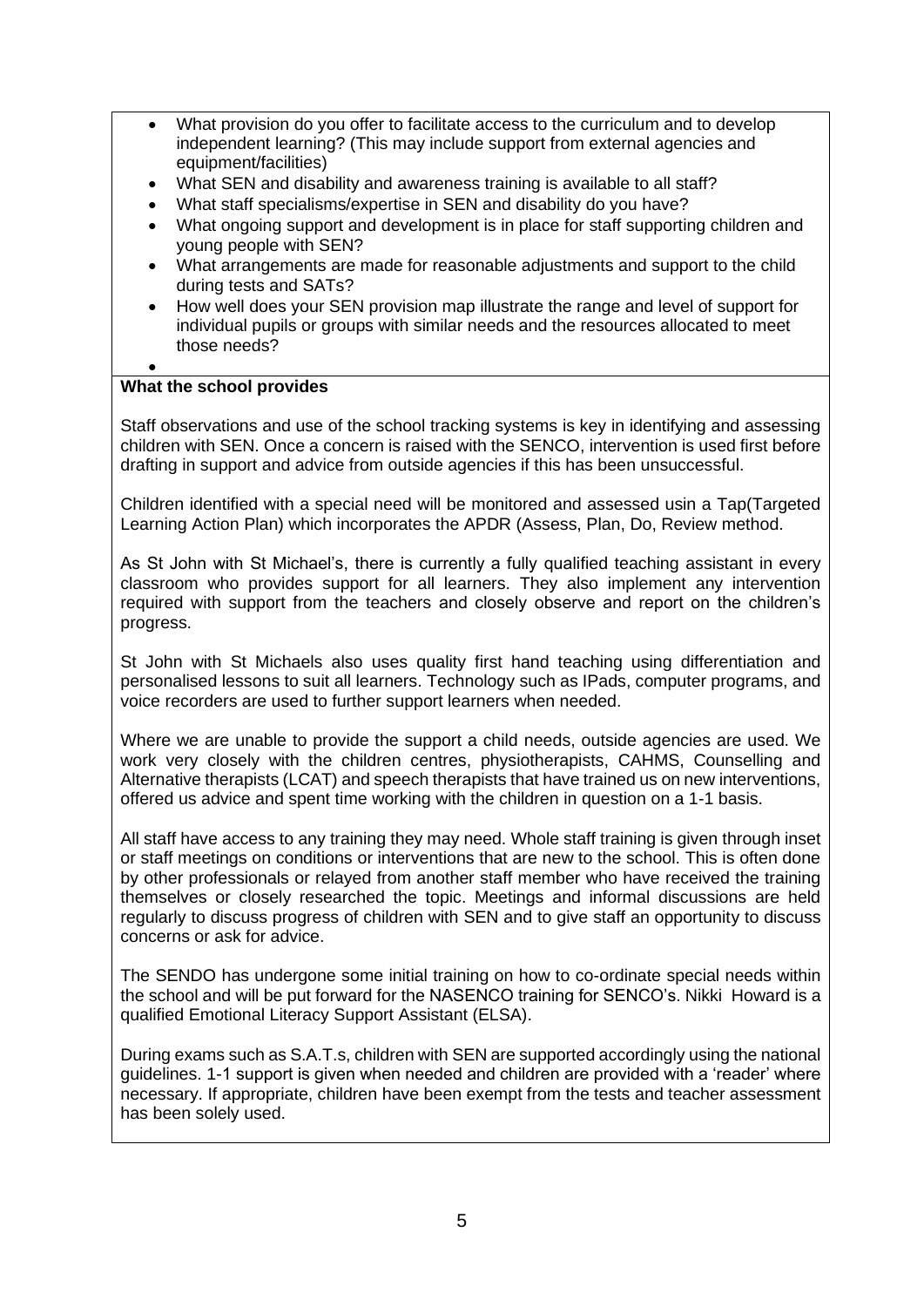Our provision map outlines in detail the targets, support and intervention given to individual children, including who is going to deliver the support and when it will take place. The provision map is evaluated and updated on a termly basis.

# **Reviewing and Evaluating Outcomes**

- What arrangements are in place for review meetings for children with Statements or Education, Health and Care (EHC) Plans?
- What arrangements are in place for children with other SEN support needs?
- How do you assess and evaluate the effectiveness of the provision you make for children and young people with SEN and Disability?

#### **What the school provides**

Review meetings are held on a termly basis with parents and all professionals involved with the child present. Targets and progress is discussed and evaluated and next steps are planned.

For other children with an additional need and on the SEN register, meetings can be held on a 6 weekly basis up to a termly basis depending on the need. Again, parents and all involved professionals are present.

For children receiving intervention and who are not on the SEN register, targets are discussed termly at parents meetings.

Provision is assessed and evaluated using the school tracking systems (APDR) and judged on the amount of progress made. This is supplemented with teacher and support staff's observations.

#### **Keeping Children Safe**

- How and when will risk assessments be done? Who will carry out risk assessments?
- What handover arrangements will be made at the start and end of the school day?
- Do you have parking areas for pick up and drop offs?
- What arrangements will be made to supervise a child during breaks and lunchtimes?
- How do you ensure a child stays safe outside the classroom? (e.g. during PE lessons, school trips)
- Where can parents find details of policies on anti-bullying?

#### **What the school provides**

St John with St Michael's has been judged outstanding by Ofsted for behaviour and safety of the children. Risks are assessed by our allocated Health and Safety officer in addition to all staff at all times.

Staff receive first aid training every three years, Defibrillator, Epipen, Diabetes and Asthma training to ensure staff are well informed.

Any outside activities such as school trips are risk assessed by the class teacher and checked by the head teacher and local authority.

At least two members of staff are out on the playground at any one time. Arrangements can be made for any child requiring additional support.

All policies are available to parents on request. Many are available on the school's website.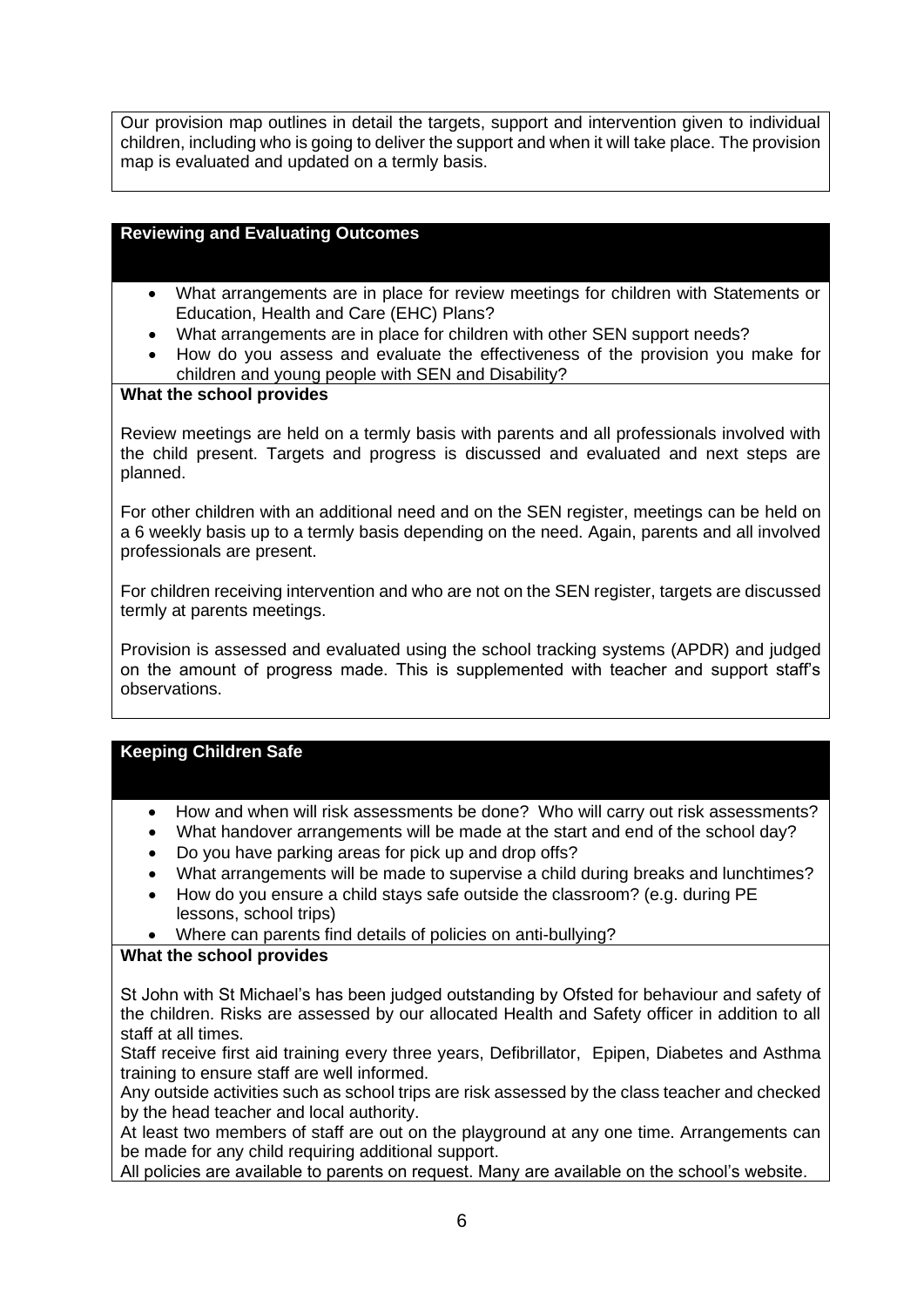# **Health (including Emotional Health and Wellbeing)**

- How do you manage safe keeping and administration of medication?
- How do you work with a family to draw up a care plan and ensure that all relevant staff are aware of the plan?
- What would the school do in the case of a medical emergency?
- How do you ensure that staff are trained/qualified to deal with a child's particular needs?
- Which health or therapy services can children access on school premises?

#### **What the school provides**

School has a medicine policy and all medicine is recorded in a medicine book with details of dosage and frequency and parents sign to grant authorisation to the school to administer to their child. Medication is kept in the first aid room.

Every class has an information pack outlining any medical needs of all the children in school. In case of a medical emergency, the school will call 999 and administer first aid in the meantime.

The school also has a defib in which 8 members of staff are trained.

Many health and therapy services are used including CAHMS, ELCAS, CANW, Family Wellbeing services and the Educational Psychologist who may work with children in school. Nurture Groups are provided in school by trained assistants.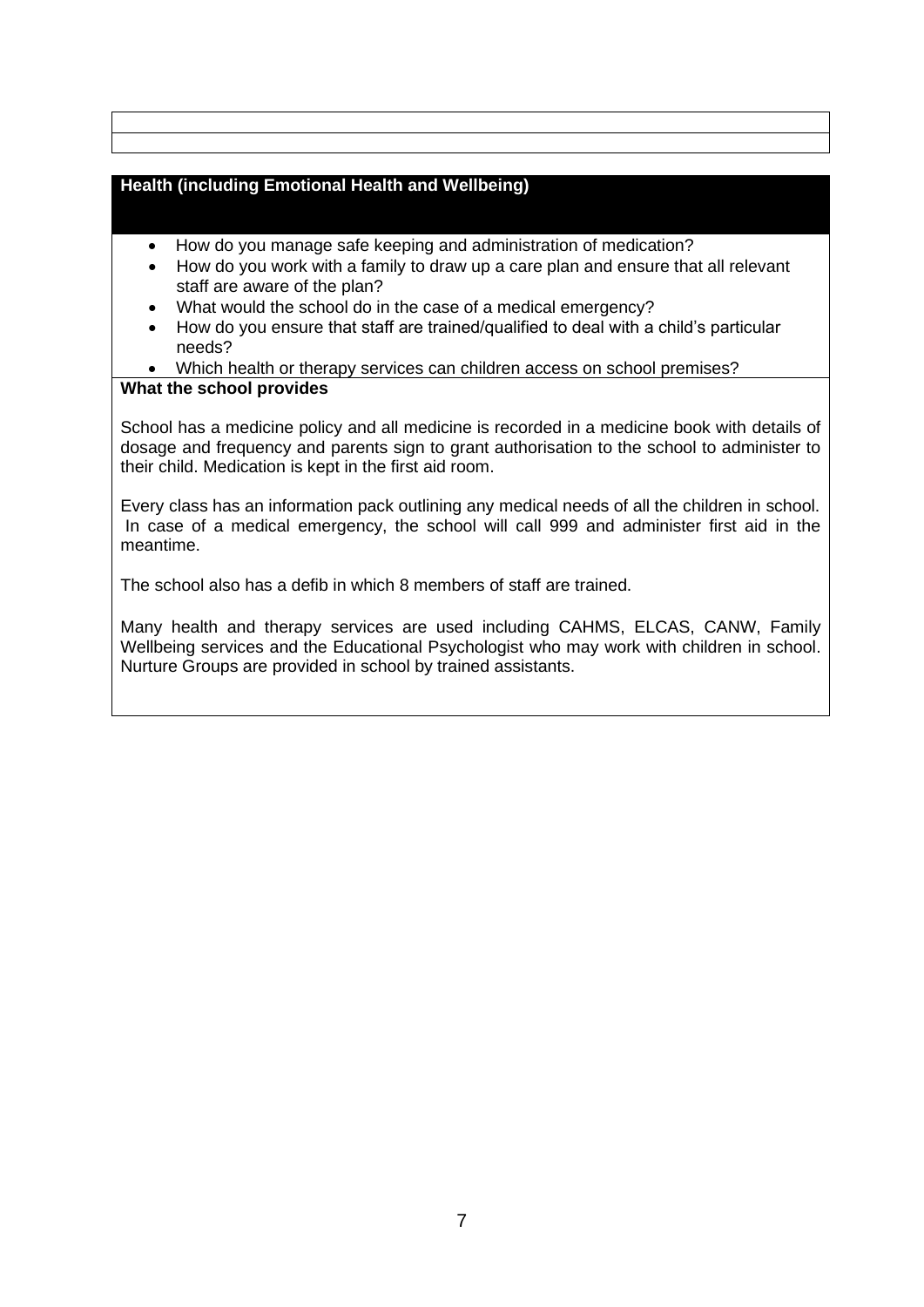#### **Communication with Parents**

- How do you ensure that parents know "who's who" and who they can contact if they have concerns about their child/young person?
- How do parents communicate with key staff (eg do they have to make an appointment to meet with staff or do you have an Open Door policy?
- How do you keep parents updated with their child/young person's progress?
- Do you offer Open Days?
- How can parents give feedback to the school?

## **What the school provides**

At St John's with St Michael's we have an open door policy. Parents are given the opportunity to talk to members of staff at any time in the morning or after school (this has been altered due to the 2020 Covid pandemic and parents can now email or meet over teams). They can also contact staff via the school telephone or text service. School utilises a text message service to send non-emergency information and reminders to parents. In the EYFS and Key stage 1, home-school books are used as a two way communication tool between staff and parents.

Parents are able to make an appointment at any time to discuss their child's progress following the above procedures. There are also two parents' evenings in the autumn and spring term and reports are given at the end of the school year.

EYFS has open days each year and prospective parents are offered a tour of the school (different in 2020/21 due to covid restrictions).

Parents are given the opportunity to feedback verbally or in writing. Questionnaires are also sent out asking for feedback.

#### **Working Together**

- What opportunities do you offer for children to have their say? e.g. school council
- What opportunities are there for parents to have their say about their child's education?
- What opportunities are there for parents to get involved in the life of the school or become school governors?
- How does the Governing Body involve other agencies in meeting the needs of pupils with SEN and supporting their families? (e.g. health, social care, voluntary groups) How do home/school contracts/agreements support children with SEN and their families?

#### **What the school provides**

The school has its own School Council, Eco-Council and Ethos Group consisting of children from year 1 up to year 6. This gives the children the opportunity to have their say and voice their opinions, as well as implementing small changes they would like to see such as a growing area and a wildlife friendly area.

We have a PTA at school where parents are invited to join and get involved with organising events such as discos, summer/Christmas fairs and various other fundraising events for the children to raise money for the school and provide opportunities for the children through such things as contributions towards school trips etc. Parents are also invited to join the schools governing body team, where they can have their voice heard.

Home/school agreements are signed by parents at the start of the academic year.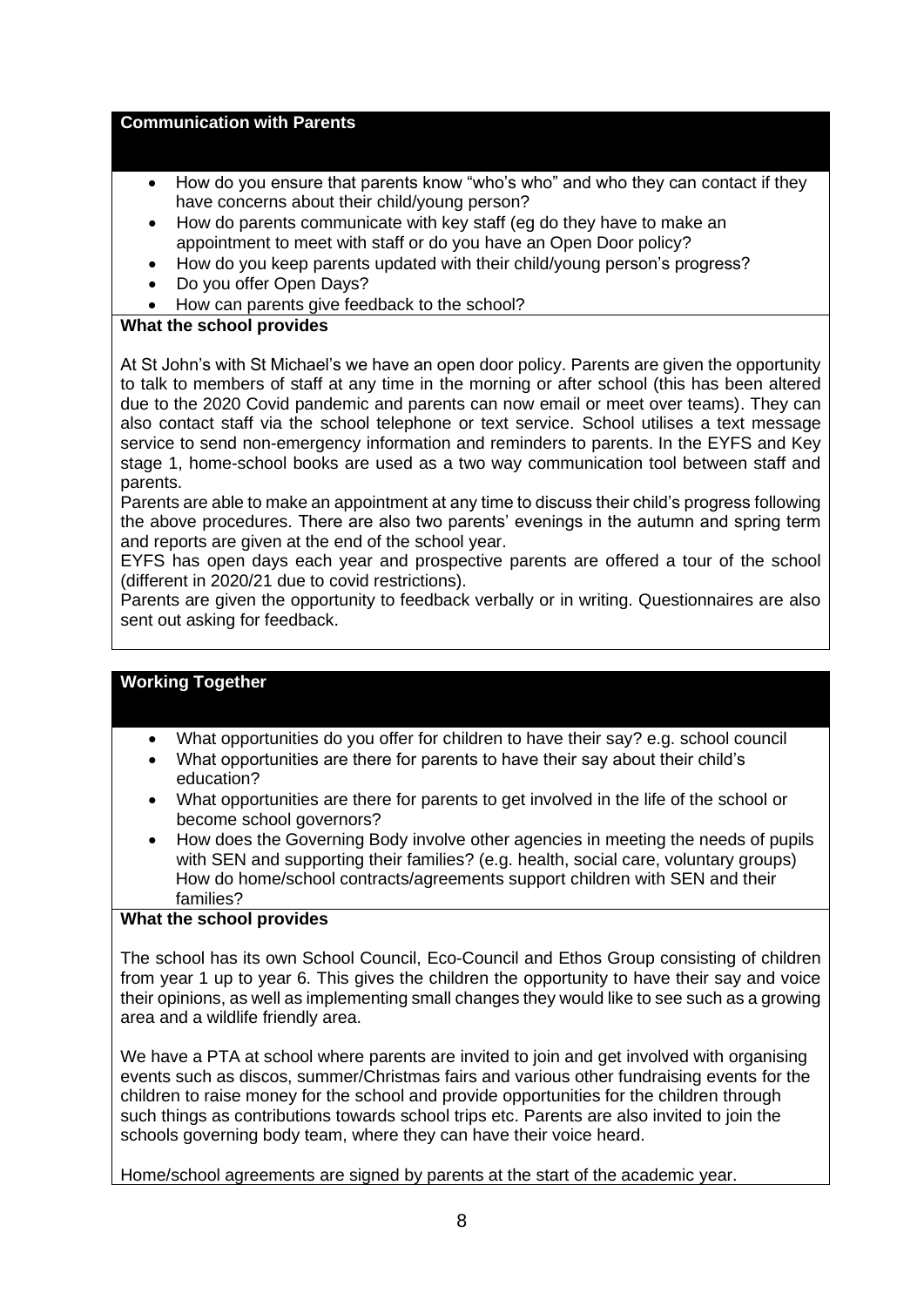#### **What help and support is available for the family?**

- Do you offer help with completing forms and paperwork? If yes, who normally provides this help and how would parents access this?
- What information, advice and guidance can parents access through the school? Who normally provides this help and how would parents access this?
- How does the school help parents with travel plans to get their child to and from school?

## **What the school provides**

Our open door policy means that Information, support and guidance is offered to parents whenever they need it. Parents can arrange to organise a meeting (Again, due to the 2020 Covid pandemic) this would be via a Teams meeting or a telephone call, where any needs such as filling out forms if required, is given.